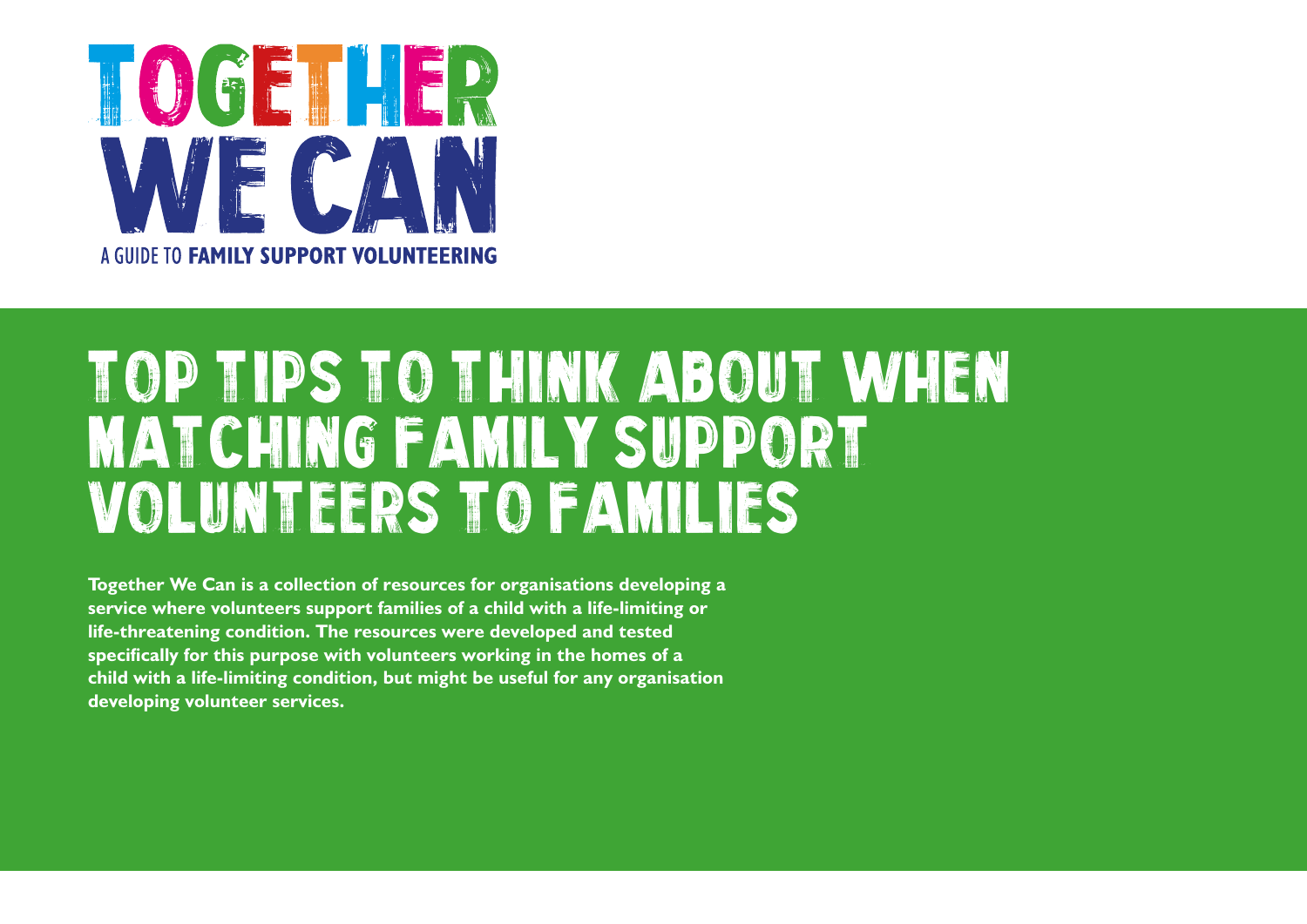## Top Tips TO THINK ABOUT WHEN MATCHING FAMILY SUPPORT VOLUNTEERS TO FAMILIES

**When you have recruited volunteers and families or other service users wanting support, the process of allocating volunteers to work with families can begin. This is sometimes known as 'matching' a volunteer and family. It is called matching because you need to match what a family wants with what a volunteer is able to offer, geographic location and any other factors such as allergies to pets or available time slots. This document contains some tips and things to think about when matching volunteers and families.**

### **Collect information early on about people's preferences**

- It is important to ask families what type of support they most want. This can be done with a simple registration form when families express an interest in receiving support. The registration form could also ask about any preferred times for visits, whether there are any pets and other things that might help with matching. An example registration form is part of the Together We Can resource kit.
- Volunteers should also be asked the types of support they are able and willing to offer. It may be that some volunteers are able to offer regular support in range of ways, perhaps with housework or supporting children with homework. Alternatively, it may be that a volunteer is unable to commit a regular amount of time, but would still like to make their skills available to a family who might benefit once in a while.
- Detail helps. Get as much detail as possible from volunteers about their availability and what they want to do.

#### **Consider people's personalities**

- Another key feature in enabling successful matches is having an insight into the volunteers available. An understanding of the personalities, motivations and circumstances can help to make effective matches, whether they were long or short term. During training for volunteers, Volunteer Coordinators often build up knowledge of people's motivations and personalities, so be on the lookout during training for information that will later help with matches.
- Knowing people helps. The most successful matches come from knowing your volunteers and families really well, so be sure to listen and ask questions.

#### **Consider allocating more than one volunteer**

• Along with matching the offer of support with the family's needs, successful matches will be informed by an understanding of the times when the family are able to receive support and the availability of the volunteer. It may be that a family needs regular support that need not be provided by a single volunteer. For example, some volunteering services have organised a rota where different volunteers provided transport for hospital visits for one family. There can be benefits to taking this sort of a flexible approach when creating matches.

#### **It's ok to make changes**

• Allow a volunteer and family time to get to know each other before confirming a match. A number of organisations who set up volunteering services only considered a match as being agreed after the family and the volunteer had met face to face and talked through expectations and hopes. There were cases where the family felt, for a variety of reasons, that the particular volunteer was not quite the right fit for them and an open and honest process enabled this view to be expressed without concern about hurting feelings or being seen as difficult. Another example is where a volunteer found that the journey to the family home was very difficult for them, and so had to decline the match.

#### **Recognise that matches take time**

- Initial meetings between volunteers and families can be hard to arrange. Coordinating diaries for volunteers and families can take considerably more time than might initially be thought, so do build this into planning.
- Winter pressures may have a significant impact on the ability of families to engage with volunteers. Be aware and plan accordingly.